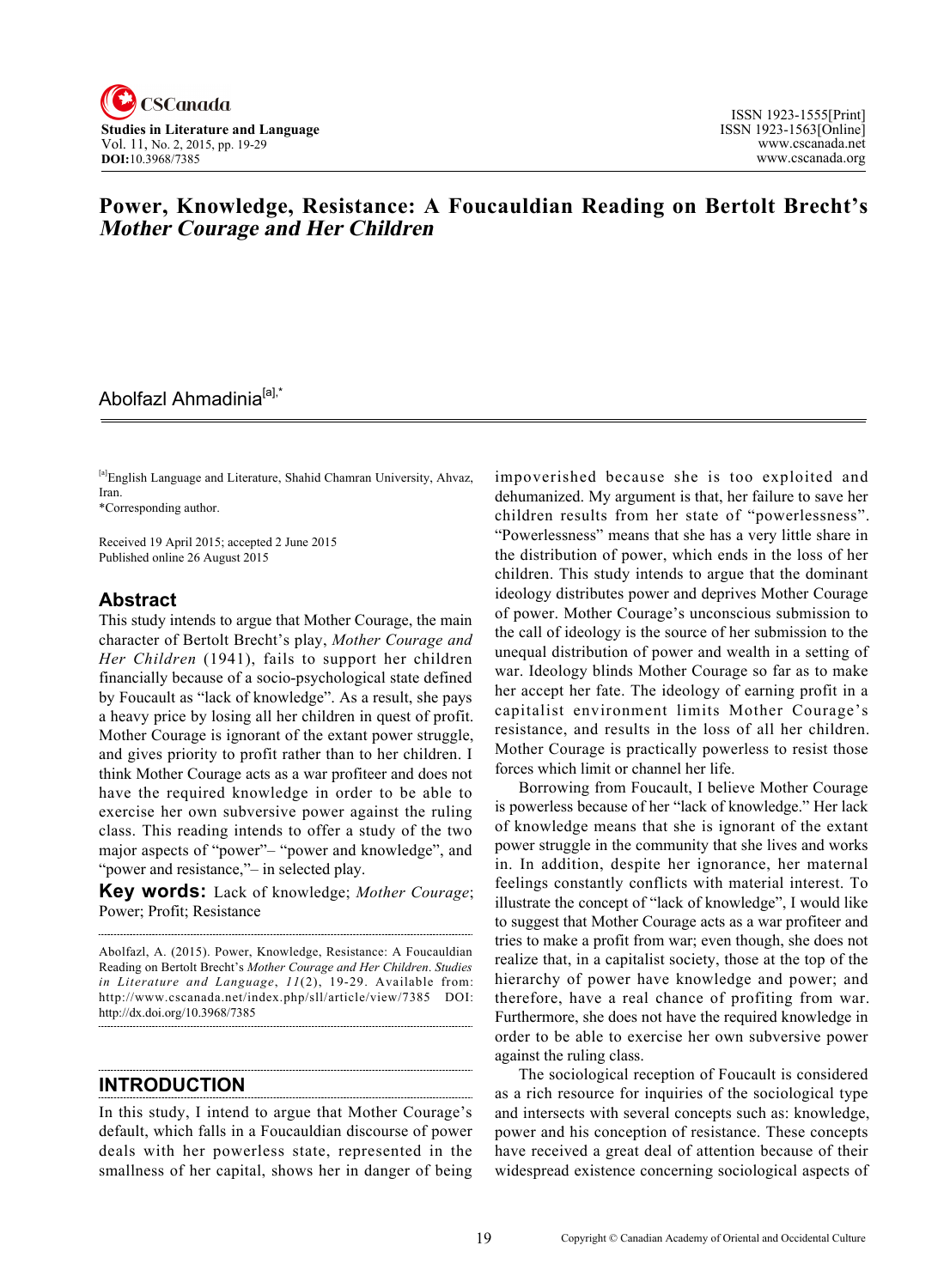life. Three inextricably-linked concepts are integral to Foucault's theoretical project. For Foucault, powerrelations, necessarily involve domination and this is because power is all-determining. As a result, resistance is ultimately an omnipresent principle (Pickett, 1996). Besides, subjects do not exercise power consciously; they are created by power-relations; in other words, they are power's passive objects (Schneck, 1987). Consequently, the subject that is opposed to the interests of power– cannot exist. There is no power that is exercised without a series of aims or objectives. By the same token, we see in the play, *Mother Courage*, that the war is drawn by the authorities to earn profit (Bertolt, 1980). They want individuals to live on war and feed its engines. Individuals are, for Foucault, both the subjects and the objects of power. He says that individuals are always in the position of simultaneously undergoing and exercising power (Heller, 1996).

I think it seems impossible to investigate the so-called notions of power and knowledge, without considering their relatedness to the concepts like discourse and ideology. Primarily, I wish to focus on the notion of discourse and on a cluster of other notions which have become closely associated with it; in particular, the notions of knowledge and power. The notion of discourse has come largely from a complex amalgam of cultural studies that is associated with the work of Michel Foucault. Foucault states that discourse is seen to reflect the realities of dominance and repression existing in current relations of power. That is, the pattern of discourse imposes a discipline of sorts on human statements which works to limit and normalize the making of such statements (Schneck, 1987). The works of Foucault revolve around the pervasiveness of power relations within the pattern of discourse and demonstrate that knowledge is part of the relationship involving both the pattern of discourse and the relations of power. For Foucault, the production of discourses is the mechanism of social power. Corollary to this, he asserts that those who wish to exercise social power must use discourse in order to do so (Stoddart, 2007). Further, Foucault reveals:

The mechanisms of power cannot function unless knowledge, or rather knowledge apparatuses, are formed, organized, and put into circulation. (Ibid., p.205)

Second, I will concentrate on the notion of "ideology". I intend to provide an explanation for the ways in which ideology and discourse function to convince people to accept systems of social inequality as acceptable and immune from social transformation. I will focus primarily on the interplay between ideology and discourse. Hence, theories of ideology and discourse are used to explain the intersections between the social production of knowledge and the perpetuation of power relations. Discourse and ideology are mingled with each other. For example, Purvis and Hunt argue that while we can analytically separate discourse and ideology, we

should also understand ideology as an effect of discourse. In essence, where discourse is mobilized to reinforce systems of social power it functions as ideology (Ibid., p.193). I think that the concept of "ideology" is the starting point which Marxist theory utilized to describe the process through which the dominant ideas within a society reflect the interests of a ruling class.

It is my purpose here, drawing primarily on Foucault's writings and interviews from *Discipline and Punish* to *The History of Sexuality*, to elaborate on his so-called theoretical concepts and apply them to the play *Mother Courage*. The focus of this chapter is on the circulation of power in the political structure of the capitalist society. Both, the behavior of Mother Courage as a capitalist in the course of actions and the ideological forces managed by authorities are to be analyzed. In this study of *Mother Courage and Her Children*, my particular reading implies that Mother Courage fails in her attempt to maintain a way of profit, and at the same time saves her children from the war. Mother Courage's shortcoming; i.e., her "lack of knowledge", which theoretically is the cause of her failure, and the reason why she loses her children will be discussed in this study.

This study is classified into two sections. I have tried to borrow such elements of Foucault's theory as discourse, ideology, power, knowledge, and resistance, to show how these can be used to read *Mother Courage* in the light of Foucauldian sociology. The first section, "Power and Knowledge," deals with Mother Courage's lack of knowledge in regard to her state of powerlessness in the power structure of the society. As the name of the section bears, Foucault's concepts of "power" and "knowledge" might be applied to the actions of Mother Courage, when she tries to make a profit, and at the same time save her children. Primarily, Mother Courage's endeavor falls into Foucault's category of powerlessness, which derives from her lack of knowledge. The section inevitably reflects the interpellation of the subject, as a docile body, by the dominant power, feeding on her lack of knowledge. Section two, entitled "Power and Resistance" employ Foucault's notions of 'power' and 'resistance,' to analyze the imposition of power by the ideology of the rulers in the process of domination and subjugation. Mother Courage's resistance to the call of the ideology of the hegemony of the dominant power becomes relevant, even though she is ignorant of such calls.

## **1. POWER AND KNOWLEDGE**

"Power" and "knowledge", according to Foucault, directly implicate one another; where there is no power relations without the correlative constitution of a field of knowledge, nor is there knowledge that does not presuppose and constitute power relations at the same time. In other words, the constitution of a field of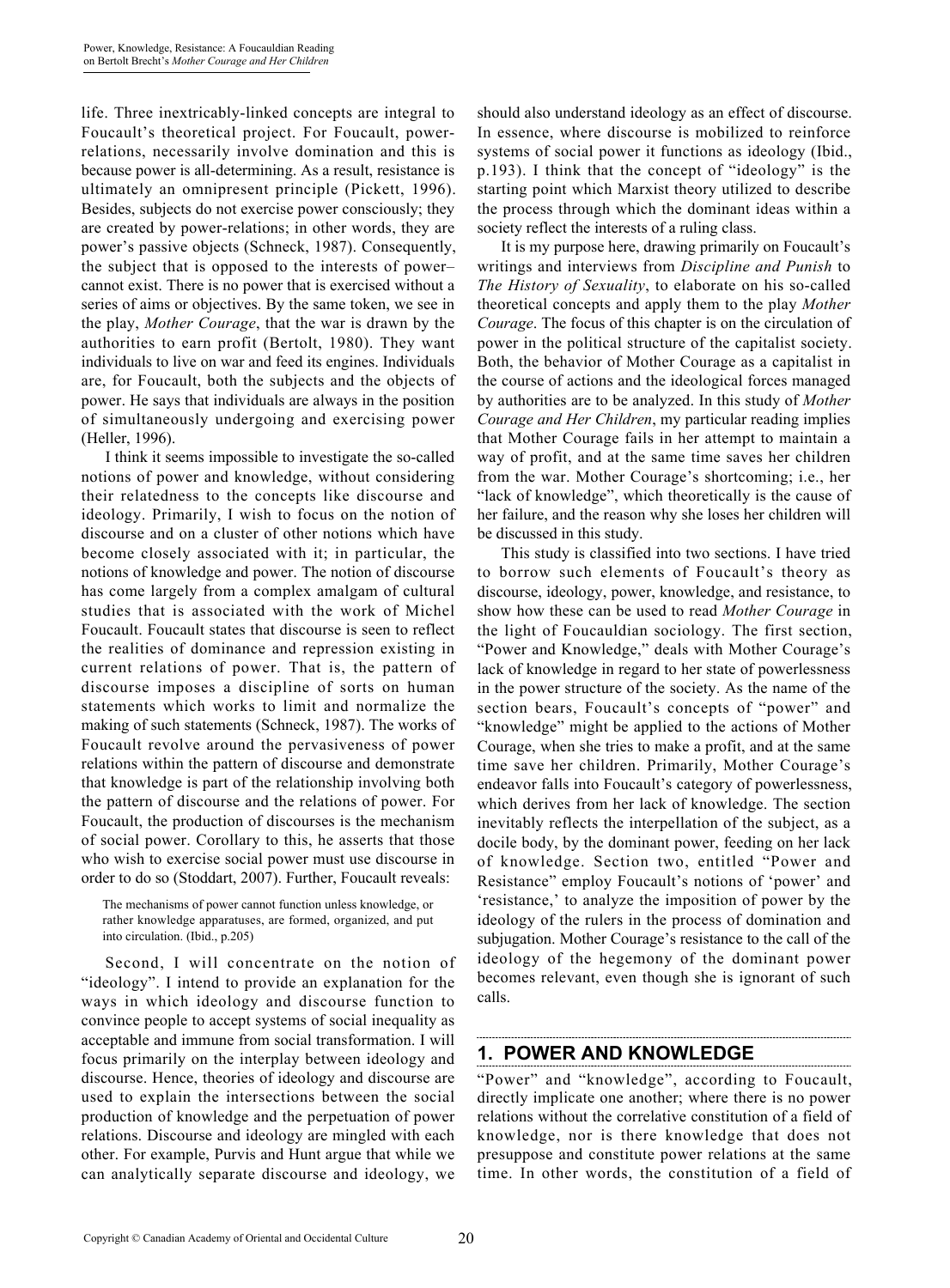knowledge depends on the institution of a possible object within power relations, and, vice versa. Power takes as its target only what is capable of being invested in cognitive relations (Keenan, 1987). Furthermore, Foucault studies the patterns of discourse upon the relationship of power and knowledge, to argue that the pattern of discourse is intimately joined with the relations of power. Then, following the priority of the relationship of power with discourse, the relations of power are not inescapable from the complexity of the ontological status of knowledge. In fact, knowledge is ineluctably derivative of the power/discourse relationship (Schneck, 1987, pp.29-30). I think it is imperative to have a definition for power in order to get a better understanding of what it contextually implies. Since, the definition of the term power is really extensive, I aim at offering a sociological definition, compatible with that of Foucault's. To the critical question of "what is power?" Foucault answers as follows:

Power is *transformative capacity*, the ability of an individual to influence and modify the actions of other individuals in order to realize certain tactical goals. (Heller, 1996, p.83)

Foucault in "The Question of Power" expresses that power is nothing other than a certain modification... of a series of clashes that constitute the social body (Ibid., p.84). He concludes that

Power is something like the stratification, the institutionalization, the definition of tactics, of implements, and arms which are useful in all these clashes. (Foucault, 1989, pp.14-17)

In an essay entitled "The Subject and Power" Foucault expands his emphasis on the role of power in the constitution of knowledge. So, to summarize the relationship between the two concepts, Foucault believes that, every point in the exercise of power is a site where knowledge is formed. Conversely every piece of knowledge assures the exercise of power (Ibid., p.17).

In Brecht's *Mother Courage and Her Children*, I believe that Mother Courage's loss of her children is the result of her state of lack of knowledge. By "lack of knowledge," I mean that she is ignorant of the extant power struggle, and gives priority to profit and business rather than to her children. Thus, despite her ignorance, her feelings constantly put her in a dilemma of selecting between her maternal and commercial interests. To illustrate the concept of "lack of knowledge", I would like to suggest that Mother courageous acts as a war profiteer and tries to make a profit from war. However, she does not realize that, in a capitalist society, those who have knowledge and power and are at the top of the power system have a real chance of profiting from war. By the same token, she does not have the required knowledge in order to be able to exercise her own subversive power against the ruling class. Here, the main reason lies in the fact that she is obsessed with commercial gains. All the examples presented here emphasize Mother Courage's insistence on profit rather than her filial love and her affiliation to the peasants, the little people, a fact which is drived from her lack of knowledge, or in Marxist terms, class consciousness. Mother Courage's obsessions are revealed by her singing a business song to stimulate the soldiers to buy her merchandise:

Mother Courage: You captains, tell the drums to slacken, and give your infanteers a break:

It's Mother Courage with her wagon full of the finest boots they make.

With crawling lice and looted cattle, with lumbering guns and straggling kit– How can you flog them into battle unless you get them boots that fit?

Captains, your men don't look so well.

So feed them up and let them follow, while you command them into hell. (i. 40-47)

For Mother Courage's deliberate and active participation in war is plain from her very first entrance: it is she who approaches the war in order to reap the profit. She does not wait for fortune to knock on her door, but is always on the move looking for business opportunities. She seeks war and will not leave it; indeed, she fears its end and welcomes its renewal. Mother Courage has travelled far and wide, from Germany to Switzerland and in Scandinavia so that she may be at war.

Hence, the flippancy with which Mother Courage cheats in making the black crosses ironically reflects her lack of awareness that the deaths she has predicted will indeed come to each of her children (Hill, 1975, pp.74- 86). Not only does Courage know that the little people pay for war, she knows also the price they pay: death. This is the message of her fortune-telling. Courage arranges the result and discourages her children from getting too close to war. Yet coincidentally the ruse is true.

Mother Courage: (Taking out a sheet of parchment and tearing it up). Eilif, Swiss Cheese, Kattrin, may all of us be torn apart like this if we let ourselves get too mixed up in the war! Watch! Black is for death, so I'm putting a big black cross on this slip of paper. (i. 215-218)

Mother Courage's lack of knowledge is mostly visible when the Sergeant tells her that it is not possible to gain the benefit from the war without giving to it, while she pays no heed and continues to trade. She seeks to balance the needs of her children and makes profit. The Sergeant notifies the consequences of war to her, though. In this sense, Brecht declares that Mother Courage learns nothing (Thomson, 1997, p.77).

Mother Courage: No need for it to be my kids. Sergeant: Oh, you'd like war to eat the pips but spit out the apple? It's to fatten up your kids, but you won't invest in it. When a war pays you what you earn, one day it may take something in return. (i. 193-195)

Sergeant to Mother Courage: Like the war to nourish you?

Have to feed it something too (I. 332-333).

Want to live off war, but keep yourself and family out of it, eh? (i. 329)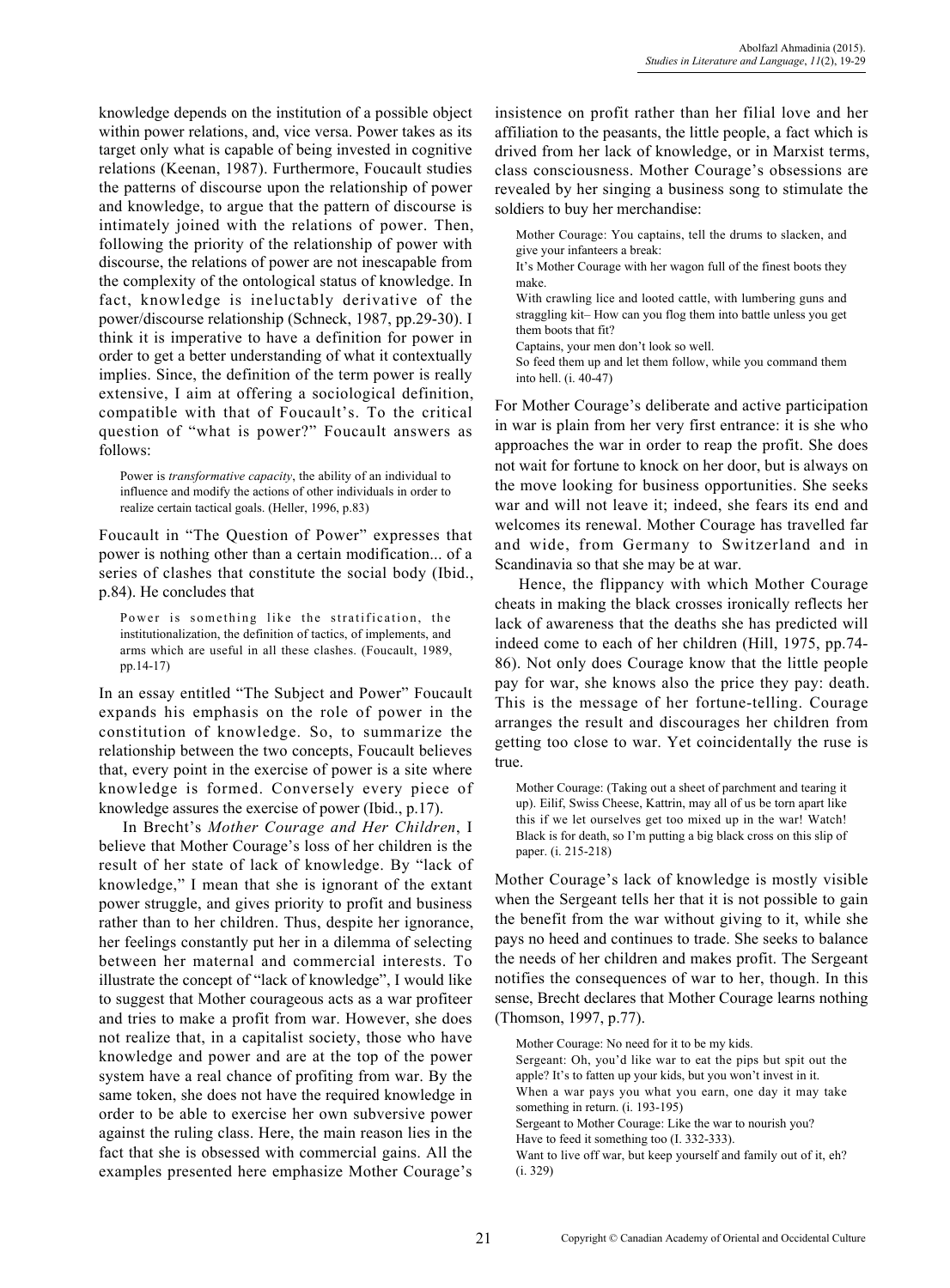Mother Courage is deeply occupied with her business and her greed superimposes on her lack of knowledge leads her to grow blind to see the reality of war. We have seen that war means misery. John Willett claims that war is social and economic disorder. War is hunger, and misery for ail except the privileged few (Willett, 1967, pp.53-55). Inhumanity is integral to Courage's business. As a sutler, Courage depends upon war for her profit at any price. In this sense, Mother Courage as the capitalist hyena seeks her personal profit in the destruction, misery, and exploitation of the rest. Mother Courage perpetuates that world– and so herself– not only through her business, but also by reproducing the ideology of her world: The false hope of the little people that they can profit like their rulers from a system of war; the enthusiastic consent of the little people to their own destruction for the profit of their lords. In the third scene, Courage first tells Swiss cheese to abandon the money, but when she finds that the cashbox is stored in her wagon she says it is even more dangerous to get rid of it. When Swiss cheese is captured by the army, Mother Courage starts to bargain over the life of her son. She loses control of the situation and is unable to resolve her financial-family dilemma. Both her lack of knowledge and her voracious appetite usurps her ability to think in an appropriate manner. She intends to utilize the money from the cashbox to buy her cart back from Yvette once Swiss cheese has returned. As her plan goes, Swiss cheese will turn over the cashbox to her. Yet, when Yvette returns, she tells Mother Courage that the soldiers will accept her two hundred florins as a bribe– while, Swiss cheese under torture admits to have thrown the cashbox in the river. Courage discovers that Swiss Cheese's cashbox lies irretrievable at the bottom of the river. Now she must choose: her business or her son. Courage tells Yvette to return offering one hundred twenty florins, so that she has some money left over with which to continue the business. The soldiers refuse, demanding the full two hundred and refusing to wait. Yvette runs back to offer the full amount, but it is too late. She haggles for too long, and loses Swiss cheese. Her real choice was made when she first refused to sell the wagon and so reduced her son's value.

Mother Courage: How'm I to payback two-hundred then? I just need a moment to think. It's a bit sudden, what'm I to do? Two hundred's too much for me. (iii. 650-652)

Brecht states: "Mother Courage is a profiteer who sacrifices her children to her commercial interests and cannot learn from her experience." (Jones, 1986, p.120) She fails to realize that she will never be able to save Swiss cheese and keep her cart. Her ransom highlights what Brecht says is the main lesson of the play as a whole: The little people cannot profit from a war which runs only for the profit of the greater authorities (Brecht, 2001, pp.140-155). In an essay entitled "Brecht vs. Broadway" Robert Brustein examines Brecht's political motivations in creating the play and asserts that "war is

just the same as trading." He adds: "Characters like Mother Courage are unconscious that they are war subordinates, merely playing local commerce." (Galens, 1999, pp.184-188) Mother Courage insists on trading which proves her state of ignorance. In the sixth scene, there is a dialogue about the duration of war, with Mother Courage anxiously raising the question of how long the war will last. If it is to continue, she can comfortably invest in new goods for the cart. If it will finish soon, she cannot risk investing for fear of being left with goods that cannot be sold. Then the Chaplain says that the war still continues.

Mother Courage: (Returning with Kattrin.) Don't be silly, war'll go on a bit longer, and we'll make a bit more money. That's war for you. Nice way to get a living! (vi. 261-262)

The evidence confirms the claim that Mother Courage seems more concerned with matters belong to finance which derive from lack of knowledge. In this respect, Paul E. Farmer claims:

Brecht's Mother Courage was a woman caught up in the economy of the war– selling food, and just about anything in the mad optimistic belief that "war feeds its people better." But war is a machine that devours its young. (Alisse, 2009, p.178)

Mother Courage's concern with finance is apparent as we can see that in scene three, Courage criticizes war before its ideologue, the Chaplain. It appears that Courage thinks not of glory or dying for an idea, but of material pleasure. She initiates a criticism of the war and, by focusing on its destruction and misery, gives priority to the material over the faith. In the eighth scene, Mother Courage prefers to go into the market and purchase new things for selling rather than waiting to see her son. She seems worried about the prices that have fallen dramatically and pays no heed to the values like her son, Eilif. Mother Courage misses the opportunity to see Eilif for the last time, because she gives priority to her profit than to her son.

Mother Courage: (To Yvette.) Come along, got to get rid of my stuff afore prices start dropping… (Calls into the cart.) Kattrin, church is off. I'm going to market instead.

When Eilif turns up, one of you give him a drink. (viii. 228-232)

Thus at the end of the play Mother Courage's devotion to commerce rather than to family leaves her both emotionally and financially bankrupt (Galens, 1999, p.186). Brecht shows the duality of commerce and family as a negative consequence of war. That is, each time she leaves a child alone to make money she loses that child to the war in quest of profit. All her failure drivers from her state of ignorance– lack of knowledge. To illustrate this hypothesis, we see at the end of the play that Mother Courage in paying the peasants for Kattrin's burial extracts three coins from her purse but hands over only two putting one back. It can even be said that Courage abandons her daughter, Kattrin, in death since she leaves her daughter's burial to strangers and decides to get back in her business.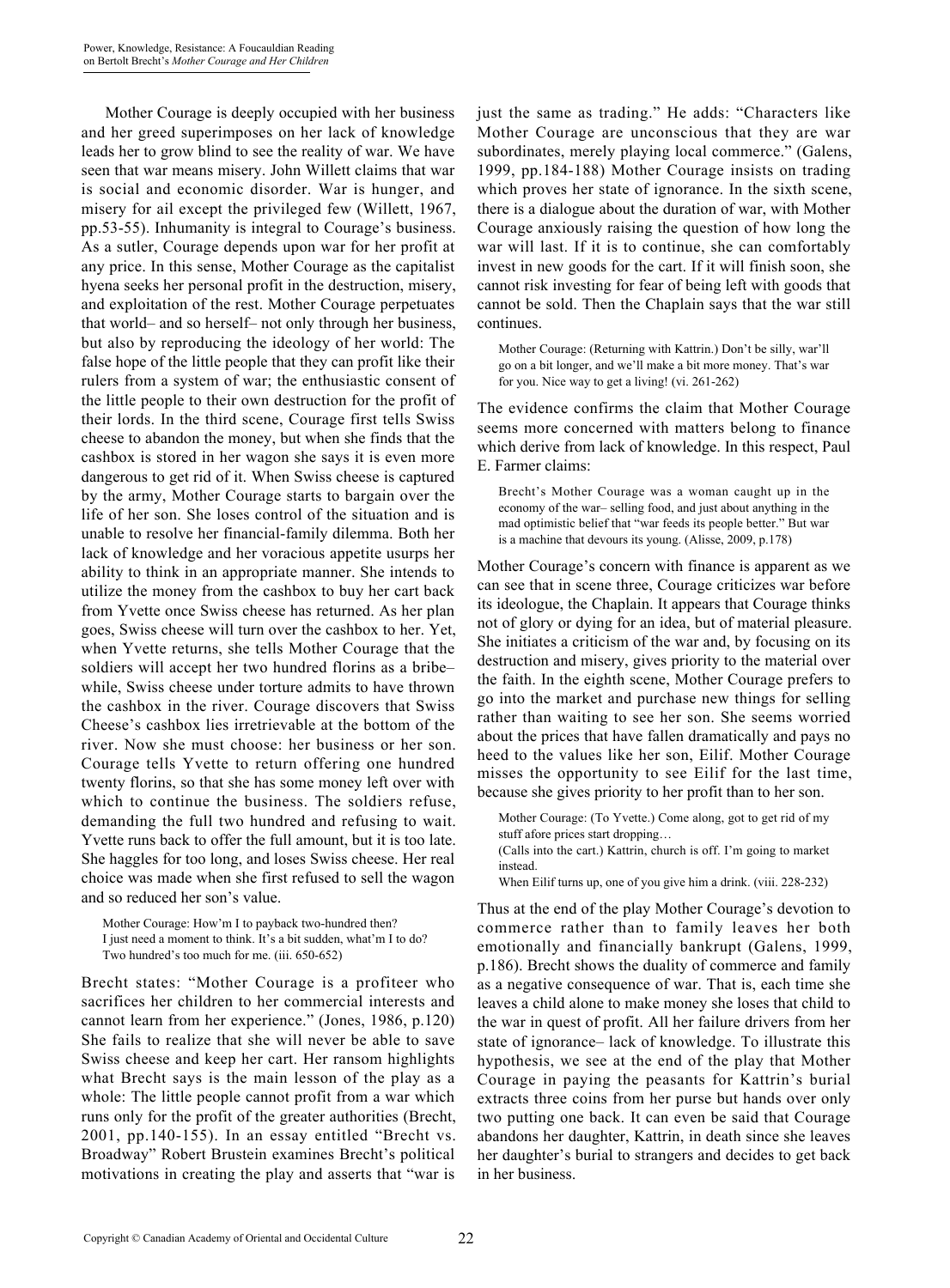Mother Courage: (Harnessing herself to the cart.) Hope I can pull cart all right by myself.

Be all right, nowt much inside it. Got to get back in business again. (xii. 39-41)

In every case Mother Courage in order to pursue her business with death, forgets all she knows and abandons her child. Though it was a soldier's bullet that ended each child's life, it was Courage who established the condition for their destruction, brought them to war and showed them the abyss. Her children have all been killed at her hands. She does not learn Brecht's lesson that "those who will make their cut from the war need a very big pair of scissors." (Jones, 1986, p.126) Brecht continues: In capitalism, the masses grow dehumanized. In *Mother Courage*, war is a capitalist system that makes the rich richer and the poor poorer. In so doing, masses in capitalism become emptied of their own content since they are reduced from a worker to a thing or in Marxian term, a commodity by the rulers. Thus, the rulers contribute their labors– the masses– to their own projects. This is because in capitalism the value of everything is calculated according to profitability.

Borrowing from the words of Foucault, he argues that knowledge is inextricably intermingled with relations of power and advances in knowledge are associated with developments on the exercise of power (Mills, 2003, p.58). He states, in an essay entitled "Prison talk", that it is not possible for power to be exercised without knowledge, it is impossible for knowledge not to engender power (Ibid., p.69). Foucault assumes that the development of knowledge necessarily makes people more powerful, and vice versa. I may conclude that Mother Courage's lack of knowledge leads to her state of powerlessness. Mother Courage is powerless and alienated in order to conduct a profitable business. Foucault, in the first volume of *The History of Sexuality*, discusses that power dominates people, but knowledge sets people free (Danaher, Schirato, & Webb, 2000). In Brecht's terms, "the war is the business of the big men who manipulate politics to their own advantage, exploiting mankind, making man's relationship with man primarily a business relationship." (Bloom, 2002, p.39) In so doing, Mother Courage as an alienated has no chance to compete with the authorities. By "alienation" I mean, she is powerless and her actions have no influence or control over the events. Meanwhile, due to Courage's lack of knowledge, her state of powerlessness becomes concretized within the play. James K. Lyon in his "Brecht Unbound" declares that Brecht's Marxist views caused him to look at Mother Courage as an alienated and powerless woman. Brecht illustrates: This is because war leads to exploit human beings (James & Breuer, 1995, p.246). When Brecht tells us that the little people cannot gain from their rulers' war, he alludes to exploitation (Brecht, 1978, p.94). In the play, Brecht brings out the image of her wagon by which she attains a degree of power in her anti-human world. But at the end of the play when her wagon is almost empty, her illusion of power shatters and leads to a bitter contempt of powerlessness with a horrible sense of loss. Indeed, the image of emptiness of Courage's wagon stands for her exploitation.

Mother Courage is manifested as powerless in the sense that she cannot make any difference. She becomes astonished to hear her son's voice again, but she is powerless to take Eilif away from The General. Mother Courage says: My eldest boy Eilif. It's two years since I lost sight of him. They (the soldiers) pinched him from me on the road. (ii. 64-65)

In the third scene, Mother Courage and Swiss Cheese ignore knowing each other. She, at least, tries to make the arresting soldiers unsure of their catch. Because, Mother Courage is powerless to intervene only watching a struggle at the scene of taking Swiss Cheese away. She is desperate in the face of the political conditions surrounding herself and her children.

Sergeant: Here's where he came from. You know each other. Mother Courage: Us? How? Swiss Cheese: I don't know her. I got no idea who she is. Sergeant: Trying to pretend you don't know each other, that it? Mother Courage: Why should I know him? (iii. 419-422)

Her state of powerlessness reveals in another scene when Mother Courage appears outside an officer's tent, complaining to a Clerk that the army has destroyed her merchandise and charged her with an illicit fine. She plans to file a complaint with the captain. The Clerk responds that she ought to be grateful the soldiers let her stay in business.

The Clerk says: Better shut up. We're short of canteen, so we let you go on trading. (iv. 9-10) In the sixth scene Kattrin, the daughter of Mother Courage, staggers back in, having been assaulted while bringing the merchandise back to her mother. At this time Mother Courage sighs and feels helpless because of her powerlessness. Her curse of war serves to intensify her

Mother Courage to The Chaplain: The soldiers are bashing my daughter over the eye.

… She's dumb from war, soldier stuffed something in her mouth when she was little.

As for Swiss Cheese I'll never see him again, and where Eilif is God alone knows.

War be damned (vii. 267-271).

insignificance.

In his book *Discipline and Punish*: *The Birth of the Prison*, Foucault puts forth the systematic disciplining processes which are employed, with the use of both repressive and ideological forces, by the authorities to maintain a set of regulations so as to keep the masses under the control.

In *Discipline and Punish*, Foucault's analysis reveals a human body as an object of knowledge and as a target for the exercise of power. The body, rendered as "docile", is shown to be related to a political field invested with power relations. Unlike Marxist understanding of power,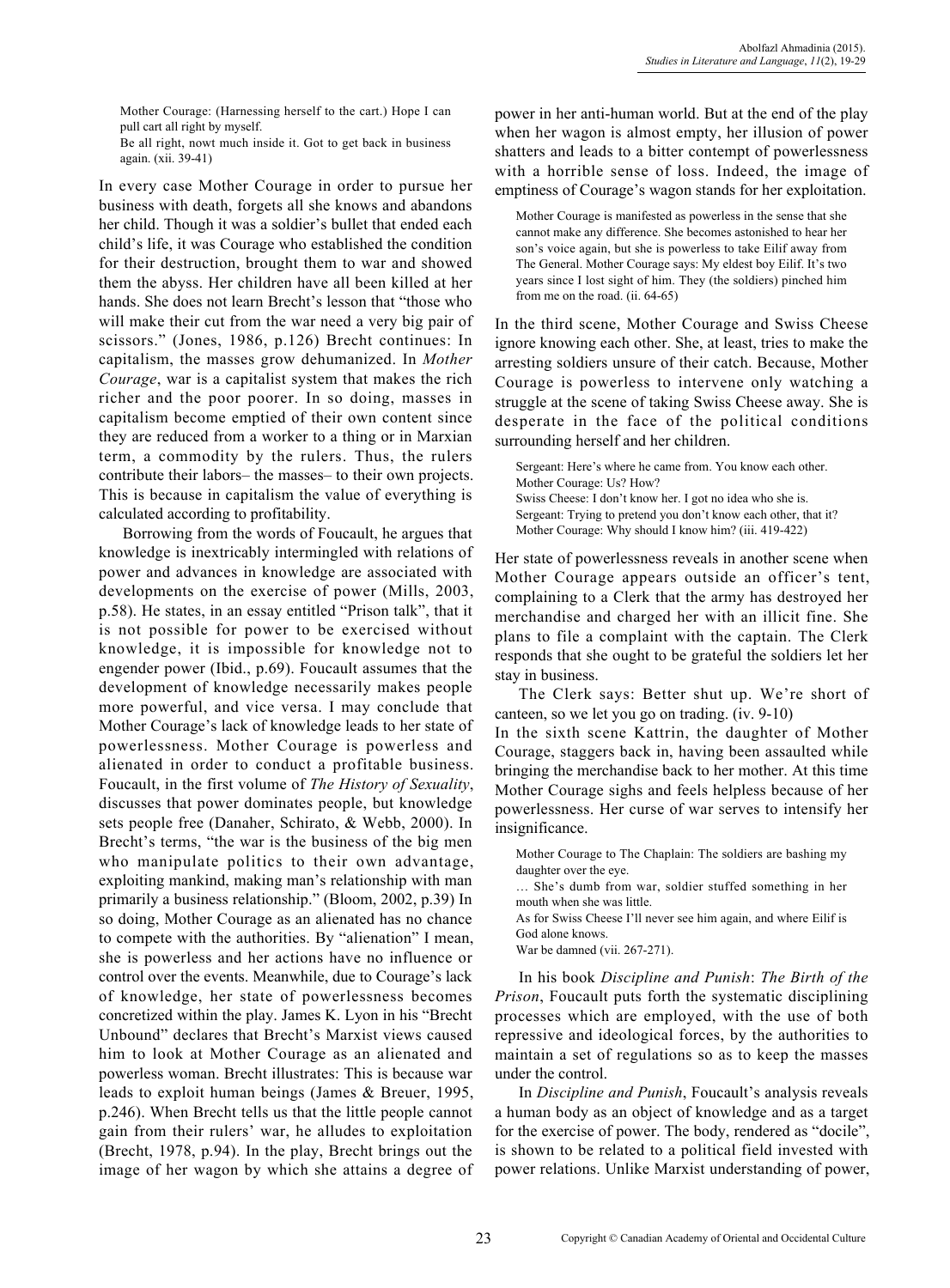which employs an "economy" of power, and attributes agency to individuals, a Foucauldian understanding of power recognizes the identity as already engulfed in a network of power. That is to say that, the individual's identity is the product of power (Shampa & Sheila, 2010, p.169). For Foucault, the first technology of power that emerges out of classical sovereignty is disciplinary power. Disciplinary power has the bodies under its gaze; it observes the bodies and produces knowledge about them, only in order to produce docile bodies. Discipline is the target of power which provides training for the individual. Discipline may be identified neither with an institution nor with an apparatus; it is a type of power, a modality for its exercise, comprising a whole set of instruments and procedures. The main aspect of the disciplinary mechanisms of power concerns that of the disciplinary function of unceasing surveillance. That is, reporting the behavior of individuals throughout the entire social body performed by the institutions like police. Drawing on Bentham's design for the panopticon method of control, Foucault argues for the significance of the "permanent possibility of visibility" as a general principle of exercising power over the body in an enclosed space (Fox, 1998). Foucault's analysis encompasses all systematic, calculating forms of observation that are grounded in the multiple practices of examination. The authorities exercise surveillance over the bodies and, because they observe the mind of everyone, they are in a good position to gaze at the individual and make her a point of articulation for power. Thus, with the proper employment of power in disciplinary institutions, the controlled subjects operate as the authorities demand. The disciplining process aims at dissociating the individual power from bodies to turn them into "docile bodies" or proper subjects. Foucault points out four types of spaces which are registered in the process of distribution of power in order to produce subjected bodies or "docile bodies" who are meant to be transformed and trained. The subject is trained to act and acknowledge, as well as respond to the disciplinary interpellations made by an authoritative power. So, the subject's goal becomes to serve the integrity of the authoritative system in the state.

Foucault differentiates the spaces of the distribution of power among the controlled subjects based on the goal they target in the system. The four types of spaces are: a space which requires enclosure or a place of disciplinary monotony, where conflicts with authorities must be avoided at all cost (Ibid., p.141). The second type of space deals with the process of elementary locationing and partitioning of the disciplined subject (Foucault, 1995, p.143). The aim of this space is to establish presences and absences to know how and where to locate the individual and to enable the authority, at each moment, to supervise the conduct of each individual and to calculate an individual's qualities and merits. This disciplinary space is, in fact, a procedure aimed at knowing and mastering the subjects. The third type of space is intended to

correspond not only to the need to supervise, but also, to create a useful locus or place. Here, a mechanism is needed to provide a hold over the bodies by dissipating the individual's illegal behaviors (Ibid.). The last type of space enhances disciplinary control through ranking and occupancy in classification. The place is neither the territory (unit of domination), nor the place (unit of residence). In Foucault's opinion: "It individualizes bodies in a location that does not give them a fixed position, but distributes them in a network of relations." (Ibid., pp.145-146)

In the play, the initial reaction of Mother Courage to prevent recruiting her sons from joining the army creates panic for the Sergeant and the authorities. Due to the necessity to enlist soldiers for the war, the authorities find it wise to examine the behavior and to investigate the attitudes of Mother Courage intensively. The authorities' project is to put Mother Courage and her family in a panoptic space to control them. The approach is to locate the breadwinner of the family, Mother Courage, in a proper space, and have the ability, at each moment, to supervise her conduct by various means of "disciplining." Discipline demands a technique of power, which deals with the documentation of the individual's behavior by institutions such as the army. That is, the authorities exercise power which is concerned with the gathering of information about Mother Courage. They examine and calculate her qualities to produce knowledge about her in order to produce docile bodies. Therefore, throughout the play, Mother Courage is considered as a docile body since the disciplinary space allocated to her provides the opportunity for the authorities to know and master her conduct and her fate. In the first scene, there is a long conversation between the Recruiter and the Sergeant with the intention of obtaining. The information they need to recruit and feed the machinery of war. In the opening scenes of the play, the Sergeant claims that war leads to organization, and order.

Sergeant: It's too long since they had a war here; stands to reason. Where's their sense of morality to come from? Peace– that's just a mess; takes a war to restore order. (i. 12-13)

Apparently, this order is not based on a regular type of social contract; that is to say that, the rulers do not make contracts with the producers the way it ordinarily happens between the capitalist and the worker, but in effect, they take what they desire at the point of the sword. The Sergeant believes that by counting people and enlisting their names for the army they can maintain dominance and have control over the members of the society. Mother Courage, nevertheless, is annoyed by the constraints and control placed upon her activity through regulations. She mocks the Sergeant's request for her identification papers, and sees that as a means of limiting her freedom. Her rejection of such control is made even clearer when the sergeant demands the license which would allow her to conduct business in the area controlled by the army.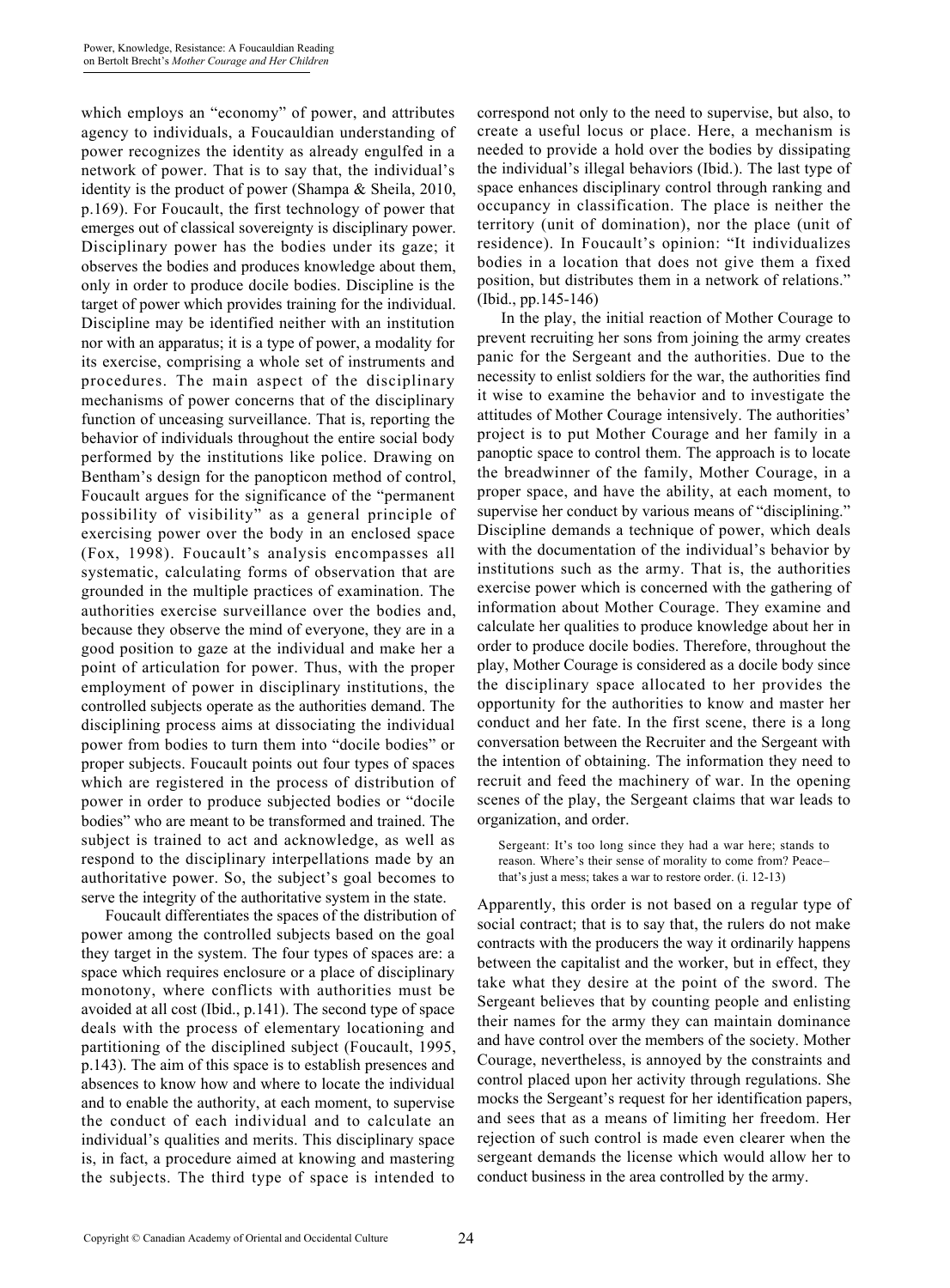Sergeant: Where's your papers? Mother Courage: Papers? Swiss Cheese: What, mean to say you don't know Mother Courage? (i. 65-68)

The members of the dominating class design a form of space not only to monitor the conduct of the members; but also, to create a useful place, where they can have a hold over the bodies with the aim of establishing presences and absences to know how and where to locate the bodies. In the play, this mechanism is utilized so as to identify the identities of people.

Sergeant: … How many young blokes and good horses in that town there, nobody knows; they never thought of counting…. Folks hadn't got names to them, couldn't tell one another apart. Takes a war to get proper nominal rolls and inventories, and man and beast properly numbered and carted off, cause it stands to reason: no order, no war. (i. 18-25)

The authorities attempt to know Mother Courage and her family's identities and businesses in order to impose power over them. Information gives them power. When Mother Courage explains her epithet as "courage", the sergeant assumes that such an epithet shows Mother Courage's attitude as being obsessed with business and profit. The sergeant believes that Mother Courage must have been given the epithet of "Courage" probably because she must have had commercial gains in mind to have taken such a deadly risk to drive the cart right through violent bombardments to sell fifty loaves of bread.

Sergeant: (Blocking the way.) Who are you?

Mother Courage: Business folk….

Swiss Cheese: What, mean to say you don't know Mother Courage?

Sergeant: Never heard of her. What's she called Courage for? Mother Courage: Courage is the name they gave me because I was scared of going broke,

Sergeant, so I drove me cart right through bombardment of Riga with fifty loaves of bread. (i. 37-38, 67-73)

Foucault asserts that the power, exercised on the members of a society, contains a strategy (Heller, 1996, pp.87-88). It is this strategy that Foucault calls "panopticon", an intriguing method whereby the Sergeant exercises surveillance over the family and, observes the mind of everyone, to make the individuals "docile" for the articulation of power.

Recruiter: (To the Sergeant.) Do something. Sergeant: I always stay well in the rear. It can't be a trick: it gets her children. (i. 290-291)

Later on, after the soldiers fail to recruit Mother Courage's son for the army they come to know that she persistently tries to sell wares to the army. With this information, they fabricate a plot to buy a belt buckle and distract her from the issue of taking her son, Eilif, away through haggling over the price:

Mother Courage: All right, Kattrin, all right. Sergeant's just paying (Bites the half– florin)…

And now let's get moving. Where's Eilif? Swiss Cheese: Went off with the recruiter. (i. 320-324)

As far as I perceive from the play, the rulers– The General, the Sergeant or the Recruiter– intend to exploit the masses for their own profit. It appears that wealth for the rulers comes not only from profits, in Marxist terms, resulting from the extraction of surplus value by through exploiting workers, but from more or less openly plundering the inhabitants of either their own or other's own or other people's territories.

### **2. POWER AND RESISTANCE**

I have already mentioned that power is in direct relation to the concept of knowledge. Thus, in an essay entitled "The Subject and Power" Foucault tightens his emphasis on the role of power in the constitution of knowledge. That is, every point in the exercise of power is a site where knowledge is formed. On the other hand, Foucault's construction of power-knowledge is intended to conceptualize the embeddedness of knowledge of practices of control along with the related forms of resistance (Power, 2011). Foucault in his first volume of *The History of Sexuality* states that "where there is power there is resistance." (Foucault, 1978, p.95) In order for the relations to exist where power is exercised, there must always be someone who resists. By the same token, we can conclude that the concepts such as power, knowledge and resistance are intermingled with one another. Consequently, Foucault delineates:

Networks of power/knowledge are also sites of resistance, wherever mechanisms of power are mobilized, there are also opportunities for resistance. (Stoddart, 2007)

Now, I intend to discuss the historical implications of the concept of power in relation to resistance to prove what the significance of Mother Courage's resistance is in the entire semantic scheme of the play. In this regard, the Frankfurt School theorists emphasize that dominant class exercise power through ideology by providing a useful corrective to Marx's focus on economic production as the primary site of power, oppression and resistance (Ibid.). Obviously, ideological systems work to integrate people into social networks of oppression and subordination. Ideology or the linguistic tool of the hegemony is rooted, in Gramsci's words, in distinction between coercion and consent as alternative mechanisms of social power (Mann, 1984). Coercion refers to the State's capacity for violence, which it can use against those who refuse to participate in capitalist relations of production. By contrast, hegemonic power works, through ideology, to convince the individuals to subscribe to the social values and norms of an exploitative system. Coercive power is the exclusive domain of the State, the institutions of a "civil society," such as the army, which are largely responsible for production and dissemination of hegemonic power.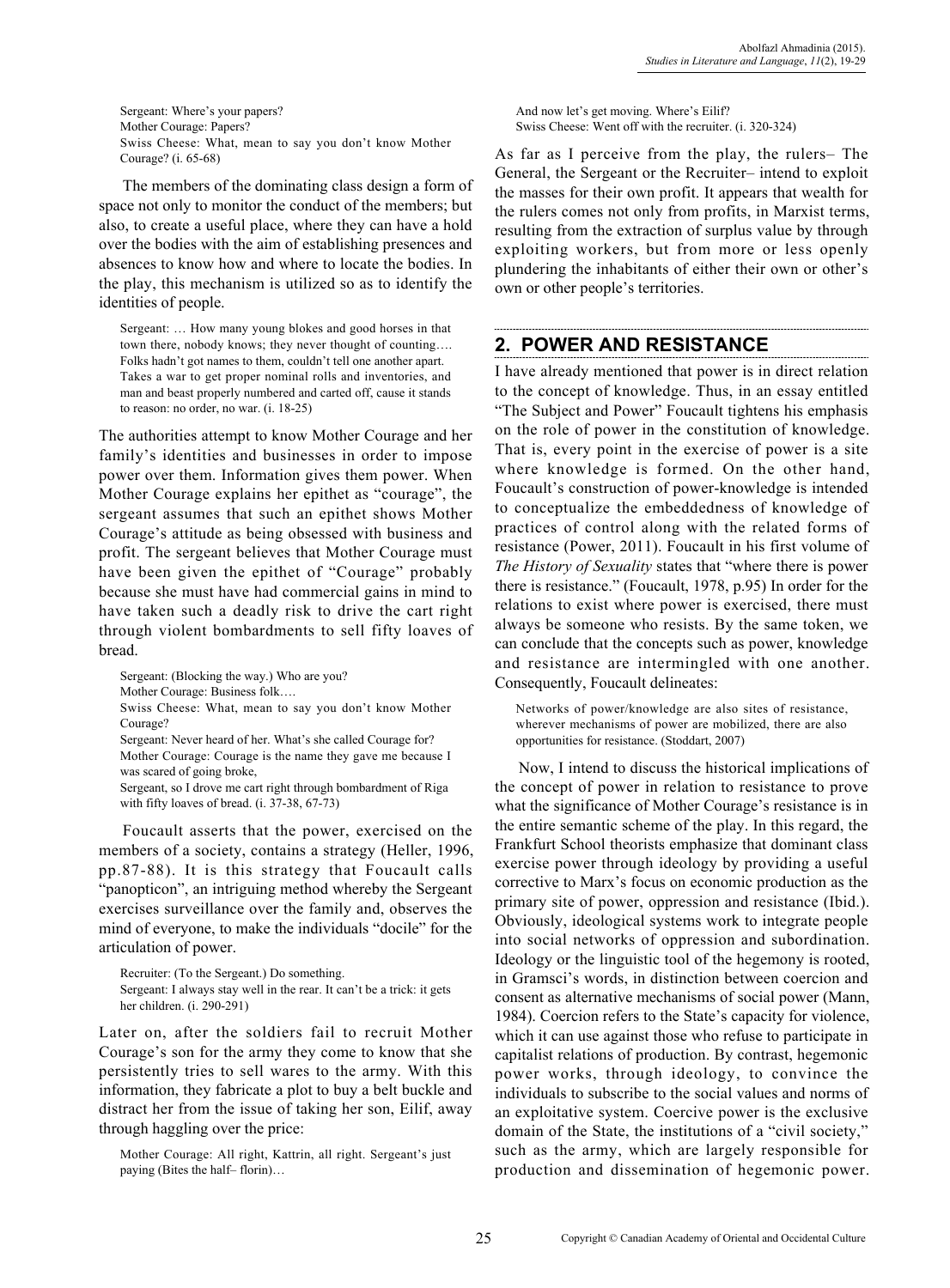Hegemonic networks of power are the result of contestation between ruling elites and "subaltern" groups (Stoddart, 2007). The leading Marxist, Althusser, is concerned with the way that the state oppresses people, and the way that ideology constitutes people as individuals (Mills, 2003, p.34). He describes power as a discursive phenomenon and stresses the significant roles of ideologies in reproducing or changing political relations through the so-called ideological state apparatuses like the family, the state and even the army. On the contrary, when the relations of power are conceptualized in terms of struggle and, when the mechanisms through which power is exercised in terms of repression we have the repressive state apparatuses.

Unlike many earlier Marxist theorists who are concerned with focusing on oppression and take the notion that power is something which a group of people or an institution possesses, when power is only concerned with oppression and constraints, Foucault is interested in foregrounding resistance to power. Foucault insists on the correlativity of power and resistance. He foregrounds the fact that no use of power is ever inherently either power or resistance, just as no subject-position is ever inherently "hegemonic." (Heller, 1996, p.100) Resistance for Foucault is ultimately an expression of power for the following reasons:

a) because all social formations produce both hegemonic and counter-hegemonic subject-positions; b) because no individual or group, no matter how hegemonic, can control all of a social formation's mechanisms of power; and c) because all powermechanisms are potentially capable–in certain determinate political contexts– of being utilized counter-hegemonically. (Heller, 1996, p.102)

For all of these reasons, as soon as there is a power relation, there is the possibility of resistance, for if there are no possibilities of resistance– of violent resistance, escape, ruse, and strategies that reverse the situation– there would be no relations of power. Foucault sees resistance as the odd element within power relations. Resistance is what eludes power, and power targets resistance as its adversary (Rabinow, 1984, pp.207-209, 245). In this sense, power may form disciplined individuals, who are rational, responsible, productive subjects, yet that is in no way an expression of a human nature. Nevertheless, there is always at least some resistance to the imposition of any particular form of subjectivity, and thus resistance is concomitant with the process of "subjectification" (Pickett, 1996) Foucault defines power as transformative capacity, which is the ability of an individual to influence and modify the actions of other individuals. This idea that power is the transformative capacity of action is continued in those situations in which some agents have power over others in which power means domination. Power in this sense refers to an interaction where the transformative capacity is harnessed to the actors' attempts to get others to comply with their wants (Barbalet, 1985). The influence

on social relationships exerted by powerless agents derives precisely from their resistance to power. Foucault declares that power is exercised by means of 'discourse' not by particular individuals, but rather by institutions, social groups etc.. Then he adds:

Power is often conceptualized as the capacity of powerful agents to realize their will over the will of powerless people, and the ability to force them to do things which they do not wish to do. (Mills, 2003, p.35)

In *Mother Courage*, there is much struggle and repression between the rulers and Mother Courage when she shows resistance. Hence, the struggle drives from the exercise of power by the rulers over the ruled; in this case, Mother Courage. The army functions as a force of repressive execution and intervention in the interests of the ruling classes. It employs force, threat, execution and exploitation to take Courage's labor, for instance, her children.

Due to the smallness of her capital, Courage's social standing with regard to power is ambivalent. This is because she is always in danger of being pauperized in the system of capitalism. As a consequent, she offers resistance against the rulers. Each of her criticisms has some authority on its target. Her claim to material fulfillment for herself is on the dramatic level a revolt against the rulers and their agents in the military, and on the symbolic level, against the domination of patriarchy and capitalism. The distribution of power coincides with the distribution of wealth. The conflict between Mother Courage and the rulers fosters the impression that there is a broad social division in the play, a division between the powerful, represented by the military, and the powerless; the little people and the peasants (supplemented by Courage, and her children). Here some of the revolts are stirred up by Mother Courage who somehow subverts the totalitarian patriarchal system. For instance, Mother Courage refuses to give up her son's name to his executioners.

Mother Courage: You sure it was him? Swiss Cheese: You must be thinking of someone else. I saw someone bounding off with a bulge in his tunic. I'm the wrong man. Mother Courage: I'd say it was a misunderstanding too, such things happen. I'm a good judge of people. (iii. 442-447)

She resists the measures of patriarchal society that may control her movements. Mother Courage criticizes the chaplain's quietism in the third scene.

Mother Courage (to the Chaplain): And you, stop hanging round like Jesus on Mount of Olives, get moving. (iii. 599-600) We never ran in church. Thank the Lord they're corruptible. (iii. 603-604)

She defines the Chaplain's behavior, as for Marx religion is an opiate for the little man. The Chaplain is also an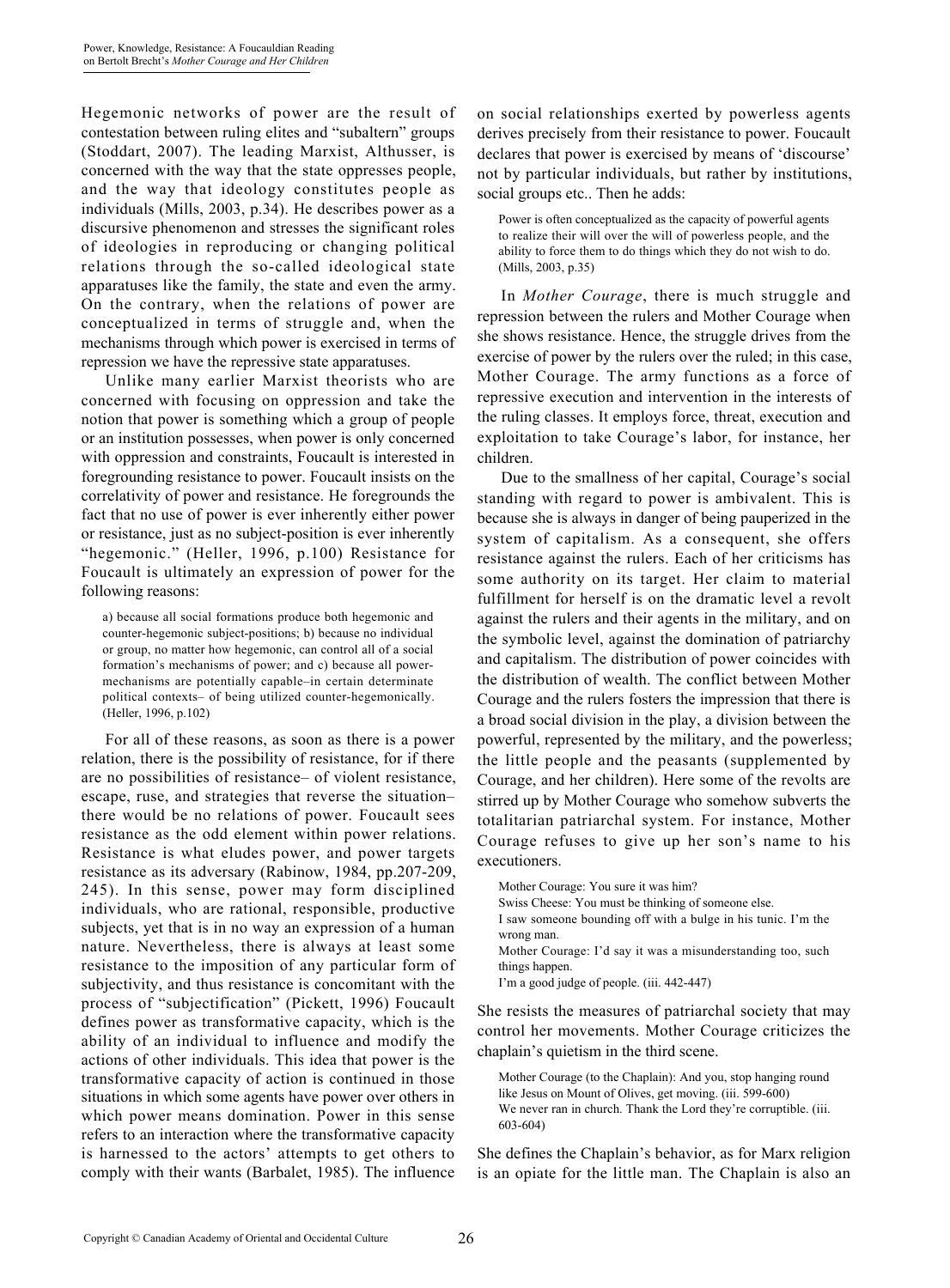ideologue of capitalism. This is because he narrates parables to defend capitalism.<sup>1</sup>

Again, in the sixth scene, when Courage, sentenced by the Chaplain for living from war, reveals that he too lives from war and has a share from the profit, she unpacks the hypocrisy of the church which preaches to the little people to prosper and thrive on war. The hypocrisy of the church reveals itself in the words of its priest, the Chaplain:

The Chaplain: I'd say there's peace in war too; it has its peaceful moments.

Because war satisfies all requirements (vi. 96-97)….

In the seventh scene, Courage criticizes war by undermining the rulers: She reveals that the war is paid for not by the rulers but by the little people. War, she utters, is only the rulers' ideological disguise to hide the truth that they are interested in a war of plunder to reap the profit.

Mother Courage: But what is war but private trading That deals in blood instead of boots? (vii. 7-8)

Foucault sees a direct connection between discourse and ideology. He delineates that where discourse is mobilized to reinforce systems of social power it functions as ideology.<sup>2</sup> There is a critical question to be answered. What is a discourse? MacDonnell states that dialogue is the primary condition of discourse. She adds that discourses such as groups of utterances which have a similar force or effect do not occur in isolation but in dialogues, in relation to or, more often, in contrast and opposition to other groups of utterances (Mills, 1997, p.11). Now, I intend to examine language and power across a variety of institutional settings, showing how institutions are formed and shaped by discourse and how they have the capacity to make and impose discourses and therefore impose discipline. In this way, I believe, they have considerable control over the shaping of subject's experiences or actions. Foucault expresses that "the subject is constituted by the rules of discourse." (Foucault, 1984, p.129) The institutions therefore have the power of discourse to foster particular kinds of identities to suit their own purposes. There have been three strands that are identified in the study of the relationship between discourse, institutions and power:

a) The study of how members of oppressed groups can discursively penetrate the institutionalized form of their oppression; b) how subordinate individuals 'discursively frame their own subordination' thereby perpetuating it; and c) analysis of how dominant groups discursively construct and reproduce their own positions of dominance. (Mayr, 2008, p.10)

Alongside discourse, as the tool of ideology, Fairclough takes "ideology into account as a meaning in the service of power." (Ibid., p.14) He considers ideology as a discursive tool serving the interests of certain social groups, ensuring that the behaviors of subjects are legitimate. Eagleton too considers ideology as a body of ideas, expressed in the language, of a particular social class which helps to legitimate a dominant political power so as to offer a position on a subject (Eagleton, 1991, p.1). And according to Althusser, the subject is made by discourse "the subject is construed as an ideological entity since the subject is simply a function of the rules of discourse." (Miller, 1990) My prominent reason for the choice of discourse is that the exercise of power is achieved through ideology, and more particularly through the ideological workings of language. Or what Eagleton calls, "the conjuncture of discourse and power."<sup>3</sup> Thus, ideology is the key mechanism of rule by consent, and since it is the favored vehicle of ideology, discourse is of considerable social significance in this relationship. My contention is that power is enacted and exercised in discourse and there are relations of power within discourse.<sup>4</sup>

I think that discourse displays the operation and distribution of power most clearly among the characters of the play. The play entails the fact that the rulers try to have control and dominance upon the bodies of the characters by limiting and obstructing their power. Examples of the exercise of power in a discourse where participants are unequal appear in the following scenes.

 $<sup>1</sup>$  See (iii. 466-509). When, the Chaplain sings the song of the Hours.</sup> 2 Stoddart, *Ideology, Hegemony, Discourse*, 193. There have been many definitions for 'ideology' by writers especially Marxists. But my reading of the concept "ideology" is Althusserian. The concept of ideology has been discussed by Marxist writers, but I aim at employing repressive state apparatuses, since in my study the army functions as a force of repressive execution and intervention "in the interests of the ruling classes" mainly by the capitalists, I mean, those who are at the top and hold power, Mother Courage too is a capitalist, though. Taking these features into account, it is possible to represent the role of the repressive state apparatus, as it is consists essentially in securing by force (physical or mental) the political conditions of the reproduction of relations of production which are in the last resort relations of exploitation. Employing force, threat, execution to take Mother Courage's children are concrete examples supporting my hypothesis.

Sergeant: (Blocking the way.) Who are you? Mother Courage: Business folk…. Sergeant: Who are you with, you trash? Eilif: Second Finnish Regiment. (i. 37-38) Recruiter to Sergeant: I smell insubordination in this individual. What's needed in our camp is obedience. (i. 92-93) Recruiter to Eilif: Pulling that cart like that. I s'pose you never get out of harness? Eilif: Ma, can I clobber him one? I wouldn't half like to. (i.140- 142) Mother Courage: And I say you can't; just you stop where you are.... Sergeant: God damn it, you're can't kid me. We're taking that bastard of yours for a soldier (i.234, 235)

<sup>3</sup> Terry Eagleton, *An introduction to ideology by Eagleton*, PP.1-2. <sup>4</sup> I think it is important to mention that I am not trying to imply that power is only a matter of language. It is really dangerous to concentrate only on one aspect of social relation and reduce it to that aspect alone. There is no doubt that power exists and distributes in various modalities including the unmistakable modality of physical force which is known as power that is repressive and is exercised through depriving people of their wealth.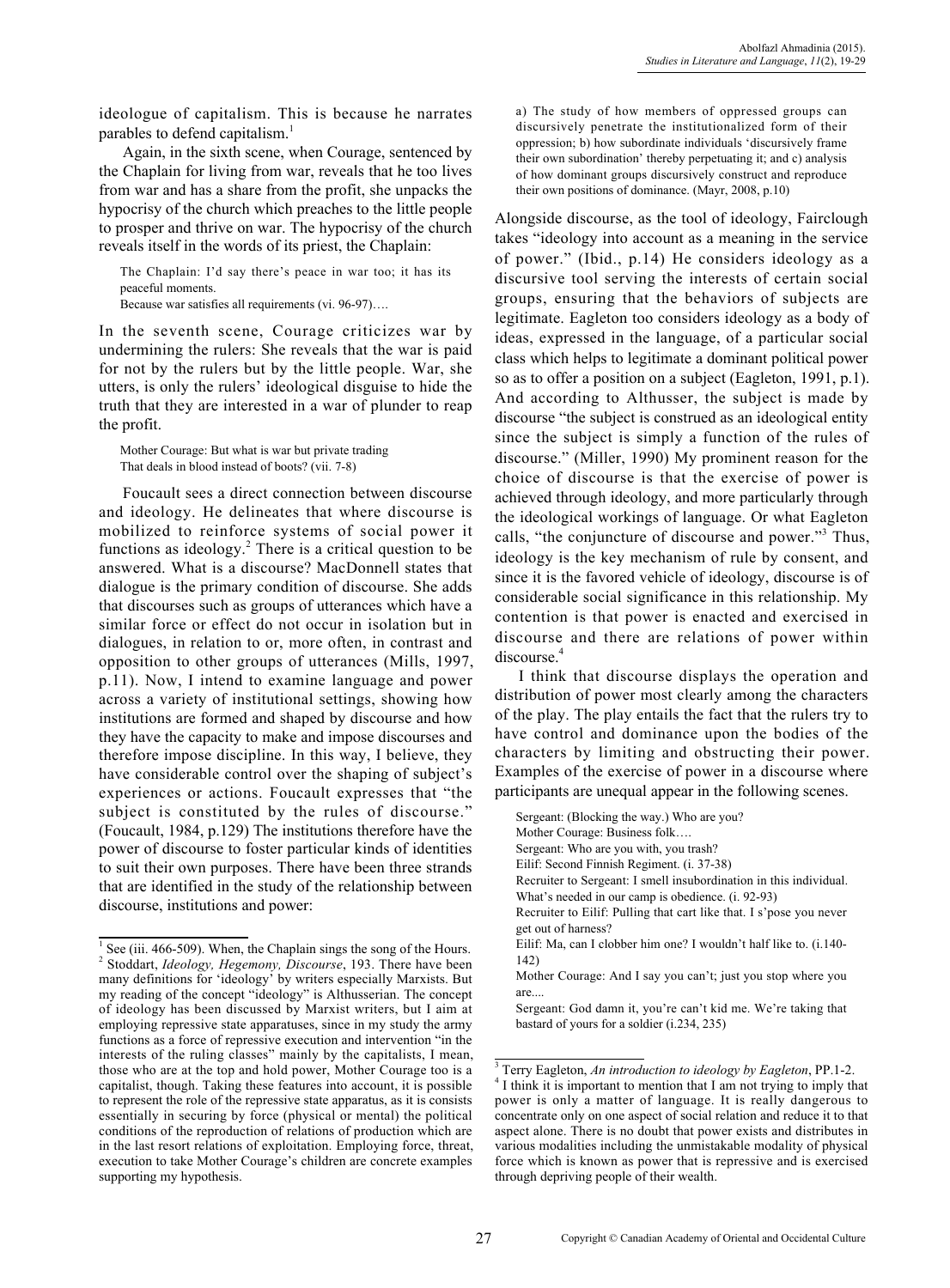Notice that all the directive speech acts– orders and questions– in the example comes from the Sergeant. It is obvious that the Sergeant has the right to give orders and ask questions, whereas Mother Courage has only the obligation to comply and answer. This proves her subordinate position. In this scene, we see that force is implied in the expropriation of the Courage by the Sergeant and the Recruiter. Courage frustrates the sergeant's attempt to legitimize the recruitment of her children, though. One further striking feature of the superior and the subordinate, marked by the dots, is the number of times the Sergeant interrupts Mother Courage. The Sergeant interrupts her in order to control and have dominance upon Mother Courage and to ensure that she gives the expected information as he wants. In the first scene the Sergeant and the Recruiting officer attempt to recruit Mother Courage's sons Eilif and Swiss Cheese for the army, but Mother Courage resists and refuses to do so.

Sergeant: Those boys are healthy as young birch trees, I observe: Chests like barrels, solid leg muscles.

So why are they dodging their military service, may I ask? (i. 147-150)

Mother Courage: Nowt doing, sergeant. Yours is no trade for my kids…. Let him alone, will you?

He's nowt for you folk. (i. 160)

Mother Courage (to sergeant): Stop there! You varmint! I know you nothing but fight. (i. 166)

Those who hold power at a particular moment have to constantly reassert their power, and those who do not hold power are always liable to make a bid for power. There are various instances in which Mother Courage exercises more control over the discourse than one may expect, exceeding her discursive rights. Primarily, she challenges the Sergeant's questions instead of responding to them. Threat is also connoted in Mother Courage's answers: "Stop there! you varmint!" (i.147) Second, Mother Courage shows no sign of adapting her style of speech to the relatively formal setting. She appears to treat the Sergeant as a peer.

Sergeant: Who are you people, eh?

Mother Courage: We're law-abiding folk. That's right. He bought a dinner.

Said it was too salty.

Sergeant: Trying to pretend you don't know each other, that it? Mother Courage: Why should I know him (Swiss Cheese)? Can't know everyone.

I don't go asking 'em what they're called and are they a heretic; If he pays he ain't a heretic. You a heretic? (iii. 424- 431)

Generally speaking, since contestation is basic to the process of constituting hegemony, there is never a totalizing system of ideological domination. I mean, hegemony almost always exists in a state of tension and struggle. In the play, it is quite apparent that power is wrought with tension through coercion when power tries to take Mother Courage's sons and register them for the army. In the first scene, in order to save her children from joining the army, Mother Courage pulls a knife to put the Sergeant and the Recruiter back, but they do not

acknowledge her problem, and immediately ask another question that "how's anyone to have war without soldiers?" (i. 191) thus closing off Mother Courage's interpellation.

Mother Courage (to Swiss Chesse): Run off, calls out they're trying to kidnap your brother. (She pulls a knife.) Go on, you kidnap him, just try. I'll slit you open, trash…. We're doing an honest trade in ham and linen, and we're peaceable folk. Sergeant: Peaceable, I don't think; look at your knife…. Put that knife away, you old harridan…. How's anyone to have war without soldiers? Mother Courage: No need for it to be my kids. (i. 183-192)

In the fourth scene, Mother Courage appears outside an officer's tent, complaining to a Clerk that the army has destroyed her merchandise and charged her with an illicit fine. She plans to file a complaint with the captain. The Clerk responds that she ought to be grateful that the soldiers let her stay in business.

Mother Courage: But I got no complaint to make. Slashed everything in me cart to pieces with their sabres, they did, then wanted I should pay five taler fine for nowt, I tell you, nowt. The Clerk: Take my tip, better shut up. We're short of canteen, so we let you go on trading, especially if you got a bad conscience and pay a fine now and then. (iv. 4-11)

# **CONCLUSION**

I argued that Mother Courage, the main character of *Mother Courage and Her Children*, the breadwinner of the family, failed to provide for her children financially by offering goods to the soldiers on both sides of the war. This was largely because Mother Courage was powerless. Borrowing from the words of Foucault, I think Mother Courage was powerless because of her "lack of knowledge." Her lack of knowledge meant that she was ignorant of the extant power struggle in the community that she lived and worked in. Mother Courage acted as a war profiteer and tried to make a profit from war; even though, she did not realize that, in a capitalist society, those at the top of the hierarchy of power have knowledge and power; and therefore, have a real chance of profiting from war. Furthermore, she did not have the required knowledge in order to be able to exercise her own subversive power against the ruling class. As a result she paid the price by losing all her children in quest of profit.

### **REFERENCES**

- Alisse, W. (2009). *An anthropology of war: Views from the frontline* (p.178). London: Berghahn Books.
- Barbalet, J. M. (1985). Power and resistance. *The British Journal of Sociology, 36*(4), 531-548.
- Bertolt, B. (1980). *Mother courage and her children*. In J. Willet (Trans.). London: Penguin Classics Edition.
- Bloom, H. (2002). *Berthold Brecht* (p.39). London: Chelsea House Publishers.